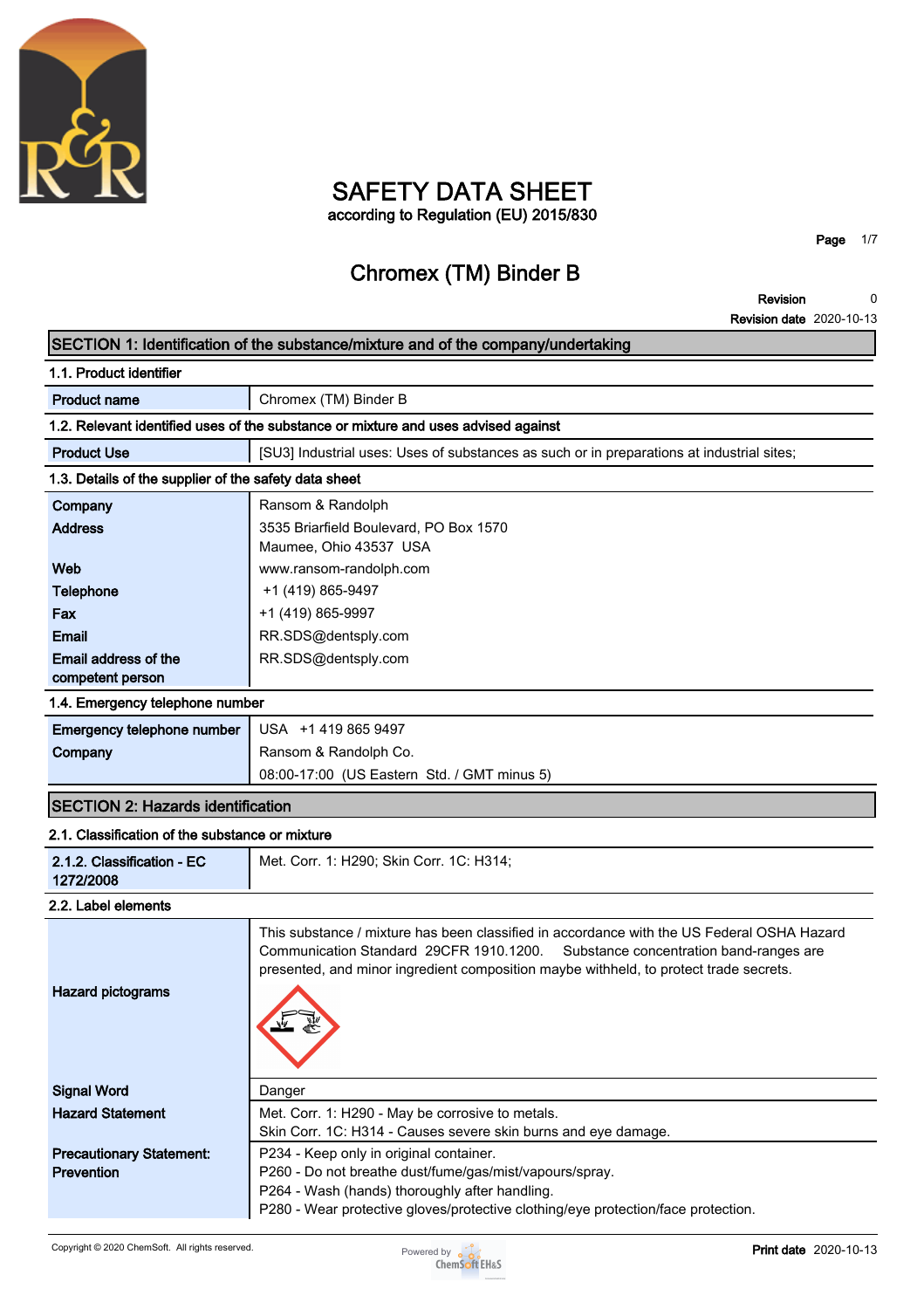| 2.2. Label elements                                                                              |                                                                                                                                                                                                                                                                                                                                                                                                                                                                                                                                                                                                                                                                 |
|--------------------------------------------------------------------------------------------------|-----------------------------------------------------------------------------------------------------------------------------------------------------------------------------------------------------------------------------------------------------------------------------------------------------------------------------------------------------------------------------------------------------------------------------------------------------------------------------------------------------------------------------------------------------------------------------------------------------------------------------------------------------------------|
| <b>Precautionary Statement:</b><br>Response                                                      | P301+P330+P331 - IF SWALLOWED: rinse mouth. Do NOT induce vomiting.<br>P303+P361+P353 - IF ON SKIN (or hair): Take off immediately all contaminated clothing. Rinse<br>skin with water/shower.<br>P304+P340 - IF INHALED: Remove person to fresh air and keep comfortable for breathing.<br>P305+P351+P338 - IF IN EYES: Rinse cautiously with water for several minutes. Remove contact<br>lenses, if present and easy to do. Continue rinsing.<br>P310 - Immediately call a POISON CENTER/doctor/.<br>P321 - Specific treatment (see on this label).<br>P363 - Wash contaminated clothing before reuse.<br>P390 - Absorb spillage to prevent material damage. |
| <b>Precautionary Statement:</b><br>Storage<br><b>Precautionary Statement:</b><br><b>Disposal</b> | P405 - Store locked up.<br>P406 - Store in corrosive resistant/ container with a resistant inner liner.<br>P501 - Dispose of contents/container to local and national regulations                                                                                                                                                                                                                                                                                                                                                                                                                                                                               |

## **SECTION 3: Composition/information on ingredients**

## **3.2. Mixtures**

## **EC 1272/2008**

| <b>Chemical Name</b> | Index No.    | CAS No. | EC No.    | <b>REACH Registration</b><br><b>Number</b> | Conc.<br>$(\%w/w)$ | Classification                                   |
|----------------------|--------------|---------|-----------|--------------------------------------------|--------------------|--------------------------------------------------|
| Hydrochloric acid%   | 017-002-01-X |         | 231-595-7 |                                            |                    | . - 10% Skin Corr. 1B: H314; STOT<br>SE 3: H335: |

## **SECTION 4: First aid measures**

| 4.1. Description of first aid measures |                                                                                                                                                |
|----------------------------------------|------------------------------------------------------------------------------------------------------------------------------------------------|
| Inhalation                             | Move the exposed person to fresh air. Seek medical attention.                                                                                  |
| Eye contact                            | Rinse immediately with plenty of water for 15 minutes. Contact lenses should be removed. Seek<br>medical attention.                            |
| <b>Skin contact</b>                    | Wash off immediately with plenty of soap and water. Remove contaminated clothing. Seek medical<br>attention if irritation or symptoms persist. |
| Ingestion                              | Rinse mouth thoroughly. DO NOT INDUCE VOMITING. Seek medical attention if irritation or<br>symptoms persist.                                   |
|                                        | 4.2. Most important symptoms and effects, both acute and delayed                                                                               |
| <b>Inhalation</b>                      | $M$ ou couse imitation to respiratory overage                                                                                                  |

| Inhalation          | May cause irritation to respiratory system.                                        |
|---------------------|------------------------------------------------------------------------------------|
| Eye contact         | May cause severe irritation to eyes and skin.                                      |
| <b>Skin contact</b> | May cause severe irritation to eyes and skin.                                      |
| Ingestion           | May cause irritation to mucous membranes. Ingestion may cause nausea and vomiting. |

### **4.3. Indication of any immediate medical attention and special treatment needed**

**Get immediate medical advice/attention.**

## **SECTION 5: Firefighting measures**

## **5.1. Extinguishing media**

**Use extinguishing media appropriate to the surrounding fire conditions.**

## **5.2. Special hazards arising from the substance or mixture**

**Corrosive. Burning produces irritating, toxic and obnoxious fumes.**

### **5.3. Advice for firefighters**

**Wear suitable respiratory equipment when necessary.**

## **SECTION 6: Accidental release measures**

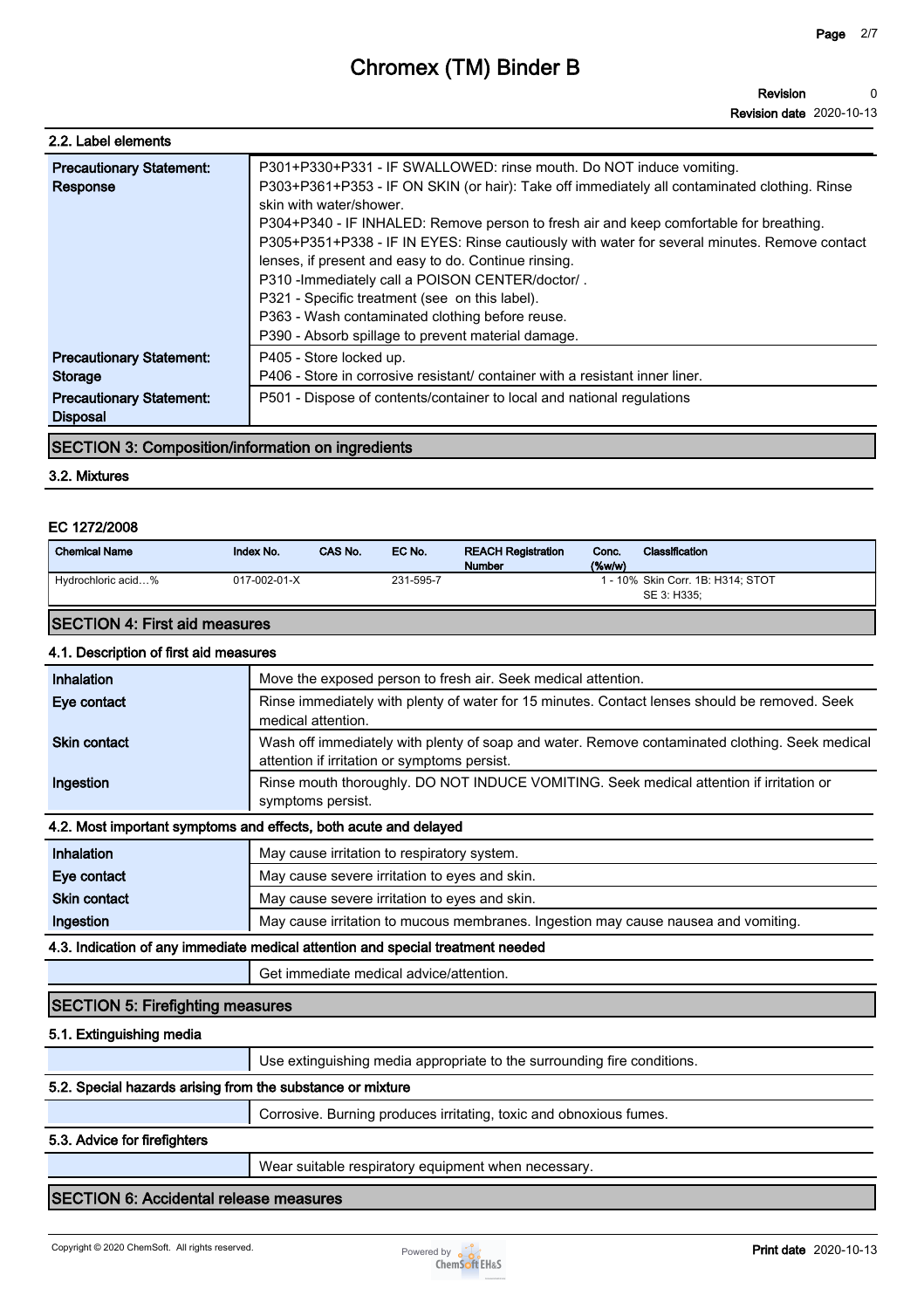### **Revision date 2020-10-13**

|                                                                   | <b>Revision date</b> 2020-10-13                                                                                                                              |
|-------------------------------------------------------------------|--------------------------------------------------------------------------------------------------------------------------------------------------------------|
|                                                                   | 6.1. Personal precautions, protective equipment and emergency procedures                                                                                     |
|                                                                   | Ensure adequate ventilation of the working area. Evacuate personnel to a safe area. Wear suitable<br>protective equipment.                                   |
| 6.2. Environmental precautions                                    |                                                                                                                                                              |
|                                                                   | Do not allow product to enter drains. Prevent further spillage if safe.                                                                                      |
| 6.3. Methods and material for containment and cleaning up         |                                                                                                                                                              |
|                                                                   | For small spills:. Absorb with inert, absorbent material.                                                                                                    |
|                                                                   | For large spills:. Neutralise with sodium carbonate (soda ash) or lime.                                                                                      |
|                                                                   | Transfer to suitable, labelled containers for disposal. Clean spillage area thoroughly with plenty of<br>water. Contact a licensed waste disposal company.   |
| 6.4. Reference to other sections                                  |                                                                                                                                                              |
|                                                                   | See section [2, 8 & 13] for further information.                                                                                                             |
| <b>SECTION 7: Handling and storage</b>                            |                                                                                                                                                              |
| 7.1. Precautions for safe handling                                |                                                                                                                                                              |
|                                                                   | Avoid contact with eyes and skin. Wear protective clothing. Ensure adequate ventilation of the                                                               |
|                                                                   | working area. Do not breathe gas/fumes/vapour/spray. Wash hands after handling the product.<br>Keep container tightly closed. Do NOT reuse empty containers. |
| 7.2. Conditions for safe storage, including any incompatibilities |                                                                                                                                                              |
|                                                                   | Keep in a cool, dry, well ventilated area. Keep containers tightly closed. Keep only in the original<br>container.                                           |
| 7.3. Specific end use(s)                                          |                                                                                                                                                              |
|                                                                   | Foundry material. Restricted to professional users.                                                                                                          |
| SECTION 8: Exposure controls/personal protection                  |                                                                                                                                                              |
| <b>Exposure Pattern - Workers</b>                                 |                                                                                                                                                              |
|                                                                   | exposure llimits Hydrogen chloride gas - OSHA PEL (ceiling) 5 ppm, ACGIH TLV (ceiling) 2<br>ppm.                                                             |
| 8.2. Exposure controls                                            |                                                                                                                                                              |
|                                                                   |                                                                                                                                                              |
| 8.2.1. Appropriate engineering<br>controls                        | Ensure adequate ventilation of the working area.                                                                                                             |
| 8.2.2. Individual protection<br>measures                          | Wear chemical protective clothing.                                                                                                                           |
| Eye / face protection                                             | Wear:. Approved safety goggles. Wear:. Face shield.                                                                                                          |
| Skin protection -<br>Handprotection                               | Wear:. Nitrile rubber gloves. Neoprene gloves.                                                                                                               |
| Skin protection - Other                                           | Wear suitable protective clothing.                                                                                                                           |
| <b>Respiratory protection</b>                                     | Not normally required. In case of insufficient ventilation, wear suitable respiratory equipment.                                                             |

## **SECTION 9: Physical and chemical properties**

## **9.1. Information on basic physical and chemical properties**

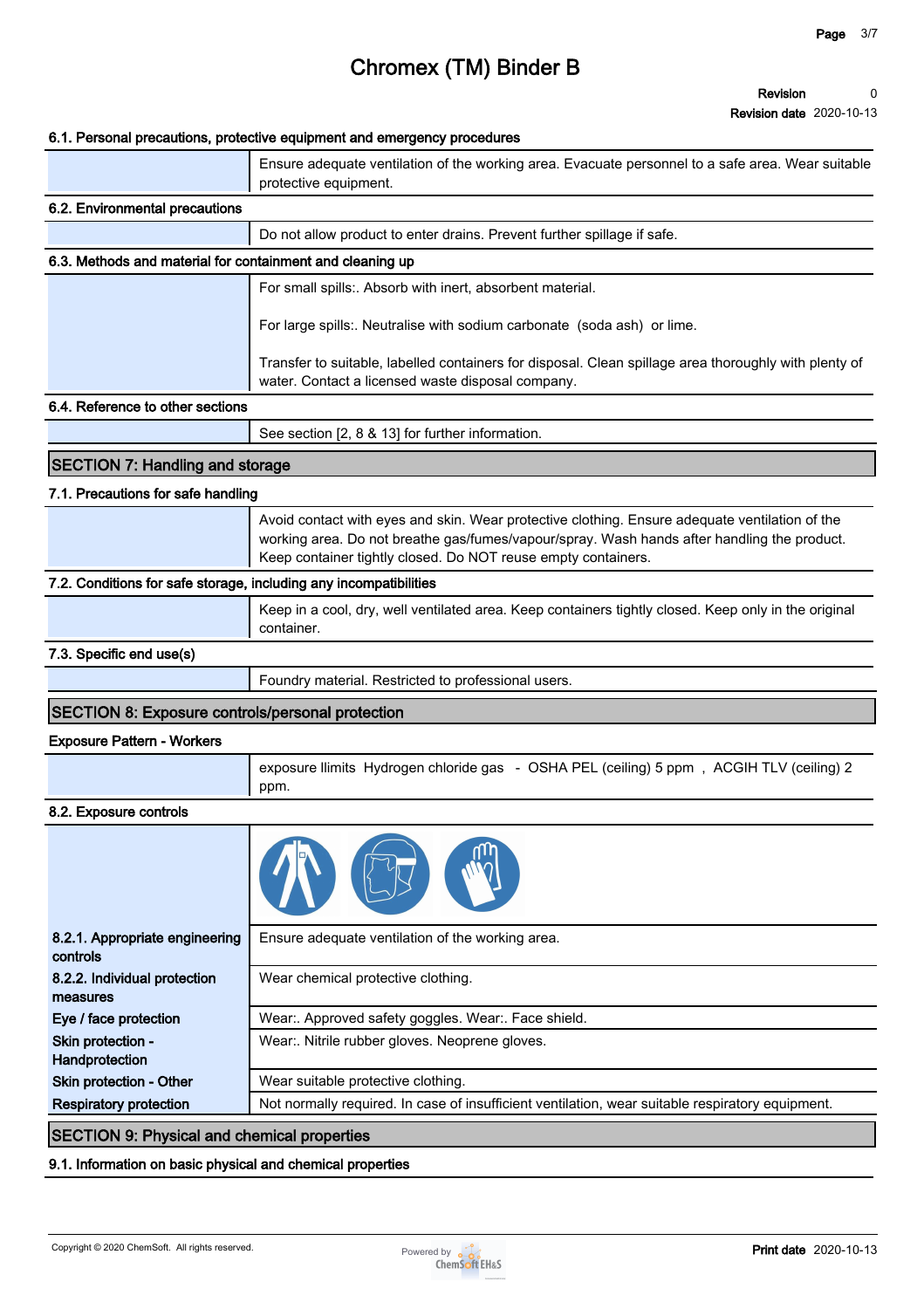## **9.1. Information on basic physical and chemical properties**

| Appearance   Liquid                            |                                          |
|------------------------------------------------|------------------------------------------|
|                                                | <b>Colour</b> Colourless                 |
|                                                | Odour   Odourless                        |
|                                                | <b>Odour threshold</b> No data available |
|                                                | <b>pH</b> Not determined                 |
|                                                | Melting point Not applicable.            |
| <b>Freezing Point</b> $\approx 0$ °C           |                                          |
| Initial boiling point $\approx 100$ °C         |                                          |
|                                                | Flash point   Not applicable.            |
| Evaporation rate   Not applicable.             |                                          |
| Flammability (solid, gas) Not applicable.      |                                          |
|                                                | Vapour pressure   No data available      |
|                                                | Vapour density No data available         |
|                                                | Relative density $0$ (H2O = 1 $@$ 20 °C) |
|                                                | Fat Solubility   Not applicable.         |
| <b>Partition coefficient</b> No data available |                                          |
| Autoignition temperature   Not applicable.     |                                          |
|                                                | Viscosity   Not applicable.              |
| <b>Explosive properties</b> Not applicable.    |                                          |
| Oxidising properties   Not applicable.         |                                          |
|                                                | <b>Solubility</b> Soluble in water       |

## **9.2. Other information**

|                                             | <b>Conductivity</b> Not applicable. |  |
|---------------------------------------------|-------------------------------------|--|
| Surface tension Not applicable.             |                                     |  |
|                                             | Gas group No data available         |  |
| Benzene Content Not applicable.             |                                     |  |
|                                             | Lead content   Not applicable.      |  |
| VOC (Volatile organic Not applicable.       |                                     |  |
| compounds)                                  |                                     |  |
| <b>SECTION 10: Stability and reactivity</b> |                                     |  |

## **10.1. Reactivity**

| <b>IU.I. Reacuvity</b>                       |                                                                                                                                             |
|----------------------------------------------|---------------------------------------------------------------------------------------------------------------------------------------------|
|                                              | gives off hydrogen by reaction with metals.                                                                                                 |
| 10.2. Chemical stability                     |                                                                                                                                             |
|                                              | Stable under normal conditions.                                                                                                             |
| 10.3. Possibility of hazardous reactions     |                                                                                                                                             |
|                                              | Hazardous polymerization does not occure.                                                                                                   |
| 10.4. Conditions to avoid                    |                                                                                                                                             |
|                                              | Heat. Direct sunlight.                                                                                                                      |
| 10.5. Incompatible materials                 |                                                                                                                                             |
|                                              | Strong bases. Strong oxidising agents. Amines. metals, metal oxides, hydroxides, carbonates,<br>cyanides, sulfides, sulfites, formaldehyde. |
| 10.6. Hazardous decomposition products       |                                                                                                                                             |
|                                              | Hydrogen chloride, Chlorine, hydrogen gas may be formed in fire conditions.                                                                 |
| <b>SECTION 11: Toxicological information</b> |                                                                                                                                             |
| 11.1. Information on toxicological effects   |                                                                                                                                             |

**Acute toxicity Inhalation may cause coughing, tightness of the chest and irritation of the respiratory system.** 

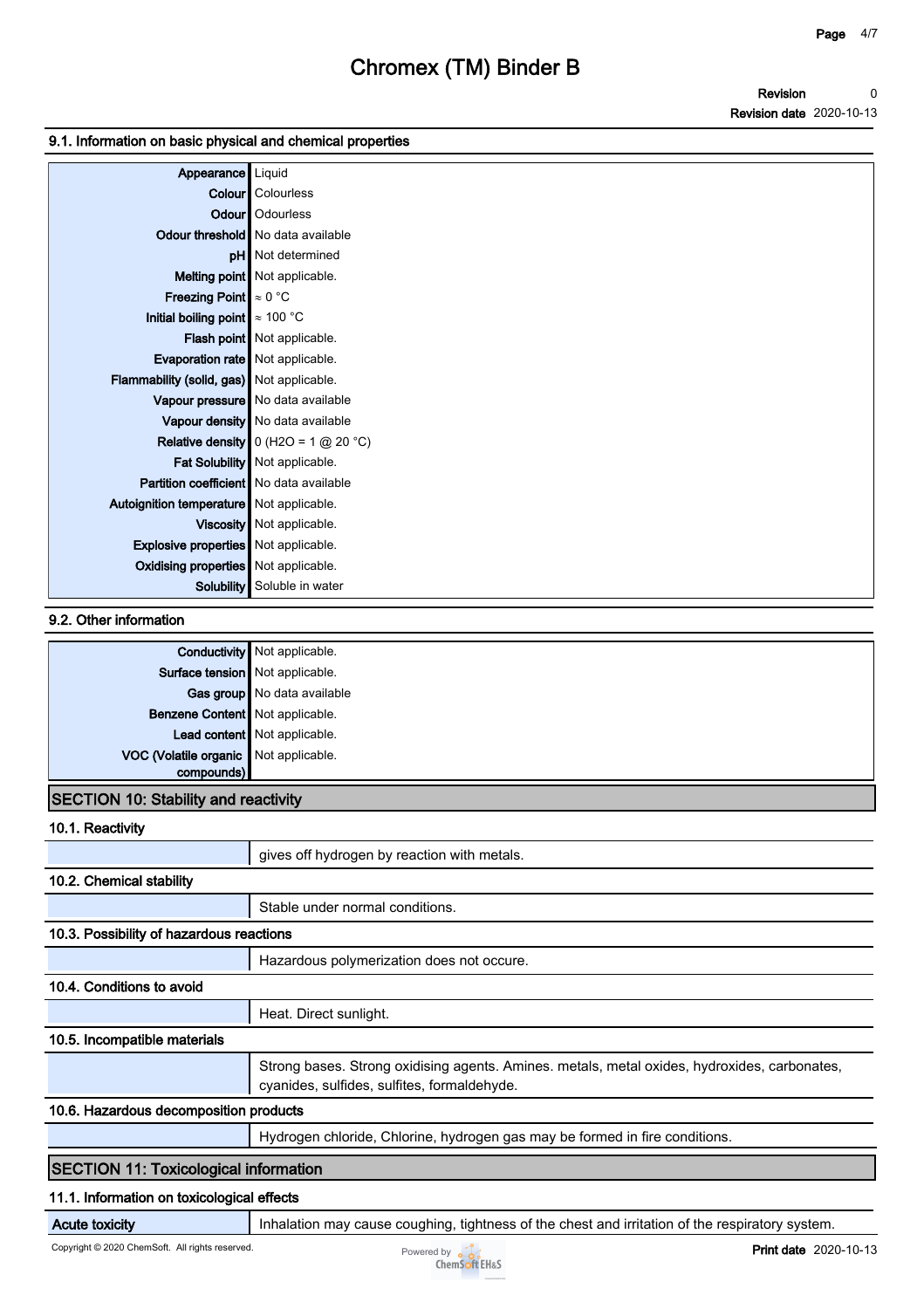| 11.1. Information on toxicological effects    |                                                                                             |
|-----------------------------------------------|---------------------------------------------------------------------------------------------|
|                                               | Ingestion may cause nausea and vomiting.                                                    |
|                                               | HARMFUL IF SWALLOWED.                                                                       |
| Skin corrosion/irritation                     | Skin corrosion.                                                                             |
| Serious eye damage/irritation                 | Causes serious eye damage.                                                                  |
| Respiratory or skin<br>sensitisation          | Based on available data, the classification criteria are not met. No observed effect level. |
| Germ cell mutagenicity                        | Based on available data, the classification criteria are not met. No observed effect level. |
| Carcinogenicity                               | Based on available data, the classification criteria are not met. No observed effect level. |
| <b>Reproductive toxicity</b>                  | Based on available data, the classification criteria are not met. No observed effect level. |
| STOT-single exposure                          | Based on available data, the classification criteria are not met. No observed effect level. |
| STOT-repeated exposure                        | Based on available data, the classification criteria are not met. No observed effect level. |
| <b>Aspiration hazard</b>                      | Based on available data, the classification criteria are not met. No observed effect level. |
| Repeated or prolonged<br>exposure             | Causes severe burns.                                                                        |
| 11.1.4. Toxicological Information             |                                                                                             |
|                                               | No data available                                                                           |
| 11.1.12. Mixture versus substance information |                                                                                             |
|                                               | Hydrochloric Acid. Oral Rabbit LD50 238-277 mg/kg,.                                         |
|                                               | Oral Rat LD50 = 700 mg/kg.                                                                  |
|                                               | Dermal Rabbit LD50 = > 5010 mg/kg.<br>Inhalation Rat LC50/1 h = 3124 ppm.                   |
| <b>SECTION 12: Ecological information</b>     |                                                                                             |
| 12.1. Toxicity                                |                                                                                             |
|                                               | No data available                                                                           |
| 12.2. Persistence and degradability           |                                                                                             |
|                                               | No data is available on this product.                                                       |
| 12.3. Bioaccumulative potential               |                                                                                             |
|                                               |                                                                                             |
| <b>Partition coefficient</b>                  |                                                                                             |
|                                               | Chromex (TM) Binder B No data available                                                     |
| 12.4. Mobility in soil                        |                                                                                             |
|                                               | No data is available on this product.                                                       |
| 12.5. Results of PBT and vPvB assessment      |                                                                                             |
|                                               | Not required.                                                                               |
| 12.6. Other adverse effects                   |                                                                                             |
|                                               | No data is available on this product.                                                       |
| <b>Further information</b>                    |                                                                                             |
|                                               | Hydrochloric Acid. Fish LC50/96h = 7.34 mg/L. Daphnia EC50/48h = 4.92 mg/L.                 |
| <b>SECTION 13: Disposal considerations</b>    |                                                                                             |
| <b>General information</b>                    |                                                                                             |

**Disposal methods**



**Dispose of in compliance with all local and national regulations.**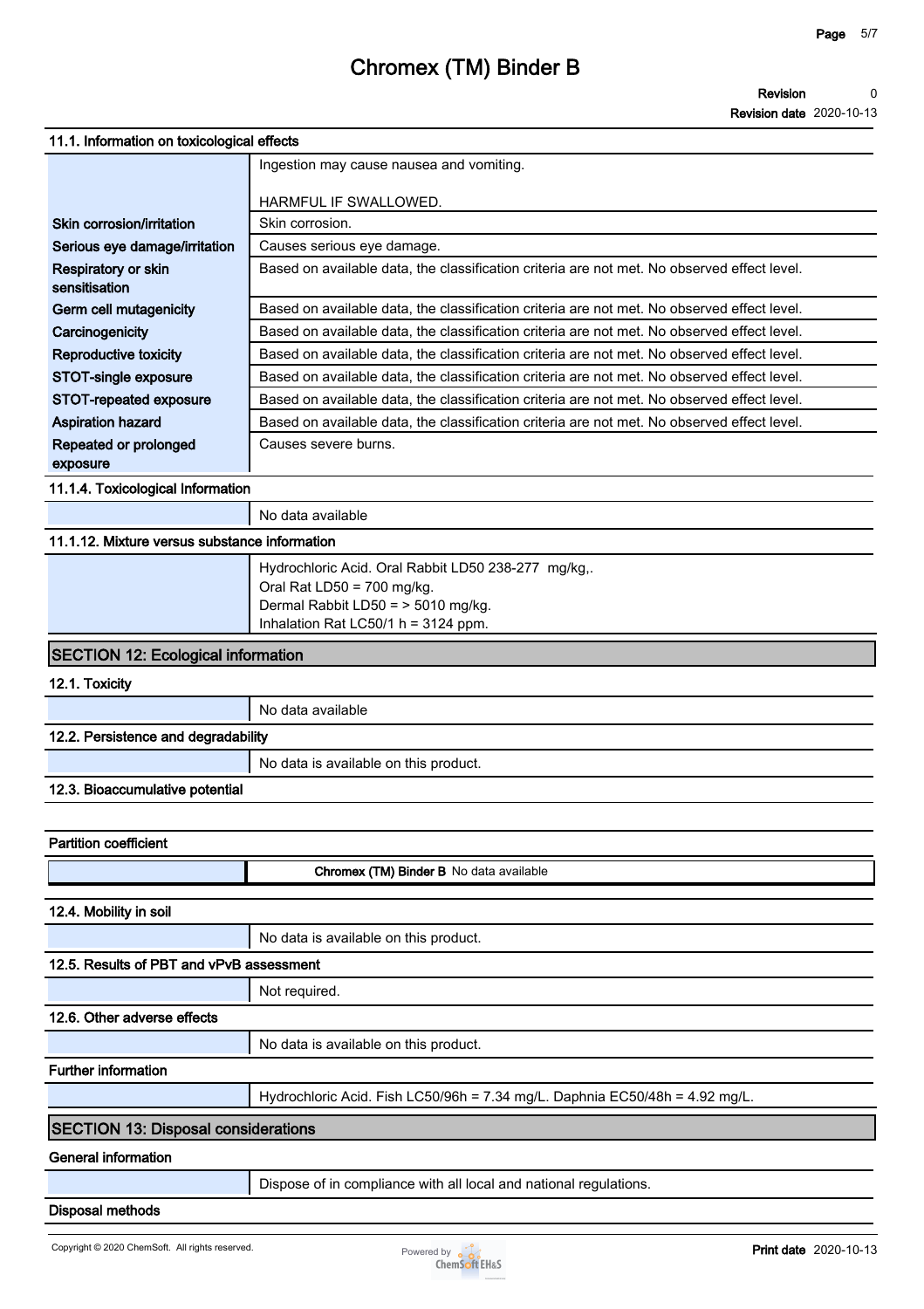| <b>Disposal methods</b>                   |                                                                                                                                                                                  |
|-------------------------------------------|----------------------------------------------------------------------------------------------------------------------------------------------------------------------------------|
|                                           | This material and its container must be disposed of as hazardous waste.                                                                                                          |
| Disposal of packaging                     |                                                                                                                                                                                  |
|                                           | Containers must be recycled in compliance with national legislation and environmental regulations.                                                                               |
| <b>SECTION 14: Transport information</b>  |                                                                                                                                                                                  |
| <b>Hazard pictograms</b>                  |                                                                                                                                                                                  |
|                                           |                                                                                                                                                                                  |
|                                           |                                                                                                                                                                                  |
|                                           |                                                                                                                                                                                  |
| 14.1. UN number                           |                                                                                                                                                                                  |
|                                           | <b>UN1789</b>                                                                                                                                                                    |
| 14.2. UN proper shipping name             |                                                                                                                                                                                  |
|                                           | <b>HYDROCHLORIC ACID</b>                                                                                                                                                         |
| 14.3. Transport hazard class(es)          |                                                                                                                                                                                  |
| <b>ADR/RID</b>                            | 8                                                                                                                                                                                |
| Subsidiary risk                           | ÷                                                                                                                                                                                |
| <b>IMDG</b>                               | 8                                                                                                                                                                                |
| <b>Subsidiary risk</b>                    |                                                                                                                                                                                  |
| <b>IATA</b>                               | 8                                                                                                                                                                                |
| Subsidiary risk                           | $\overline{a}$                                                                                                                                                                   |
| 14.4. Packing group                       |                                                                                                                                                                                  |
| Packing group                             | $\ensuremath{\mathsf{III}}\xspace$                                                                                                                                               |
| 14.5. Environmental hazards               |                                                                                                                                                                                  |
| <b>Environmental hazards</b>              | No                                                                                                                                                                               |
| Marine pollutant                          | No                                                                                                                                                                               |
| <b>ADR/RID</b>                            |                                                                                                                                                                                  |
| <b>Hazard ID</b>                          | 80                                                                                                                                                                               |
| <b>Tunnel Category</b>                    | (E)                                                                                                                                                                              |
| <b>IMDG</b>                               |                                                                                                                                                                                  |
| <b>EmS Code</b>                           | F-A S-B                                                                                                                                                                          |
| <b>IATA</b>                               |                                                                                                                                                                                  |
| <b>Packing Instruction (Cargo)</b>        | 856                                                                                                                                                                              |
| <b>Maximum quantity</b>                   | 60L                                                                                                                                                                              |
| <b>Packing Instruction</b><br>(Passenger) | 852                                                                                                                                                                              |
| <b>Maximum quantity</b>                   | 5L                                                                                                                                                                               |
| <b>SECTION 15: Regulatory information</b> |                                                                                                                                                                                  |
|                                           | 15.1. Safety, health and environmental regulations/legislation specific for the substance or mixture                                                                             |
| <b>Regulations</b>                        | U.S. FEDERAL REGULATIONS: Chromex (TM) Binder B<br><b>UNITED STATES</b>                                                                                                          |
|                                           | CERCLA 103 Reportable Quantity: RQ for Chromex (TM) Binder B is > 40,000 pounds based on<br>the CAS #: 7647-01-0. Chemical: Hydrochloric Acid<br>CERCLA RQ: of 5000 lbs.<br>Many |